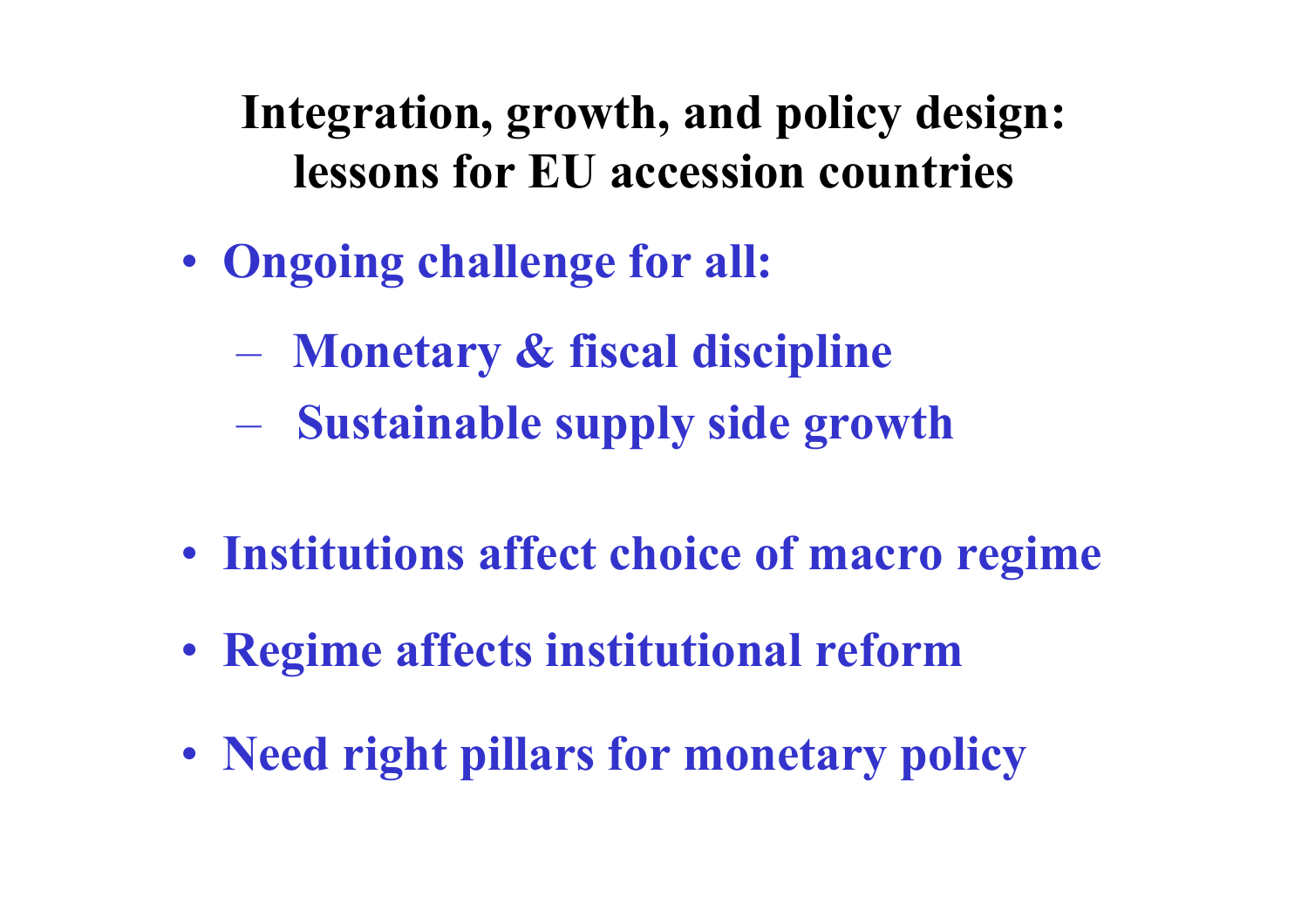### **Simultaneous policy failures**

- **Commitment problems in: monetary, fiscal, structural**
- **Fixing monetary alone not optimal**
- **Integration a chance to make progress on fiscal and structural**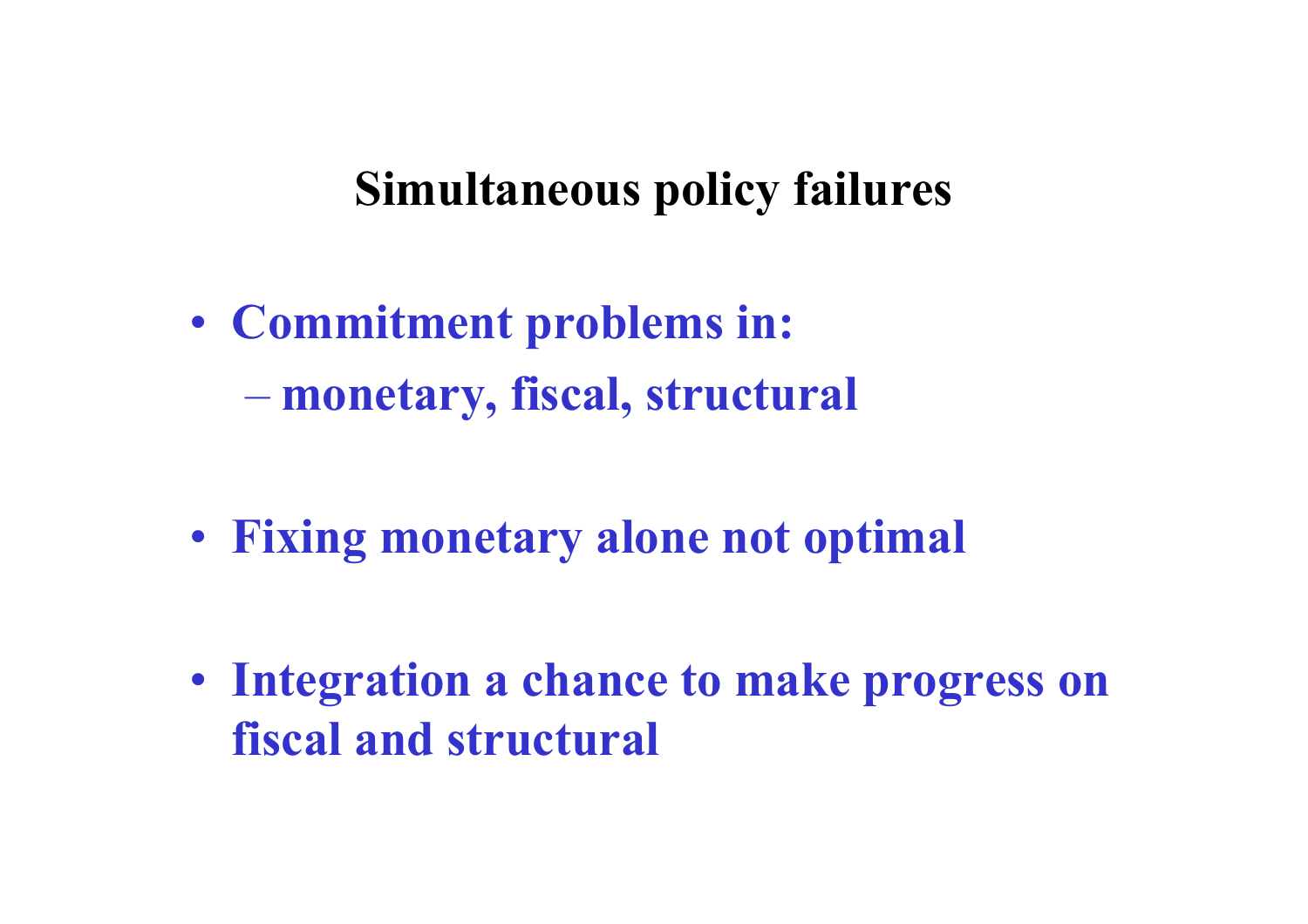## **Post 1990 : Europe & Latin America**

- **Disinflation largely successful**
- **Episodes of monetary reversal causes often fiscal indiscipline**
- **Growth**

**most reliable when macro discipline**

**goal of EU accession a huge help**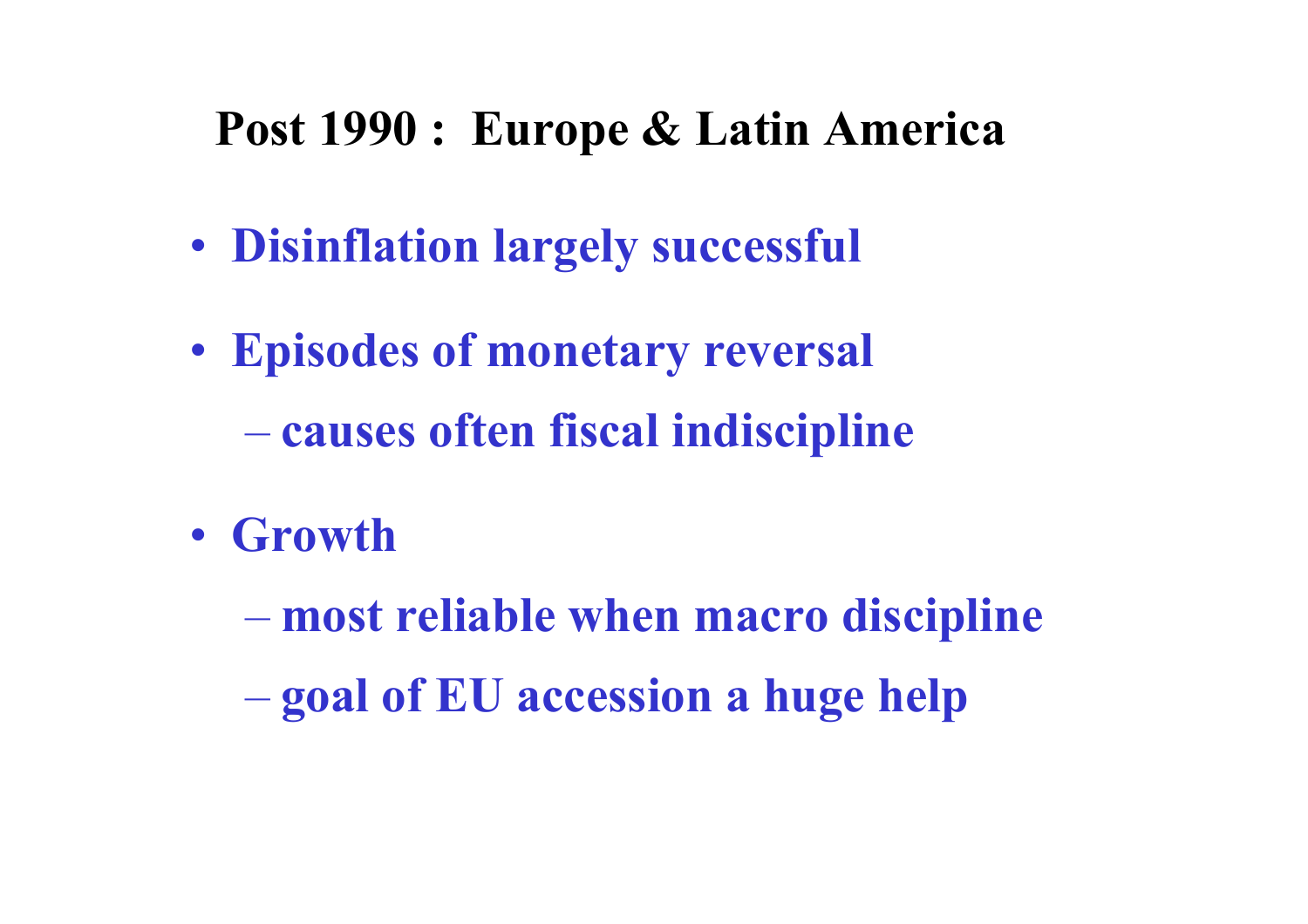### **Formal model**

- **Poor country has low tax capacity T**
- **Taxes above T distort output**
- **Costly structural adjustment raises T**
- **Baseline model takes T as fixed**
- **For simplicity, make coefficients unity**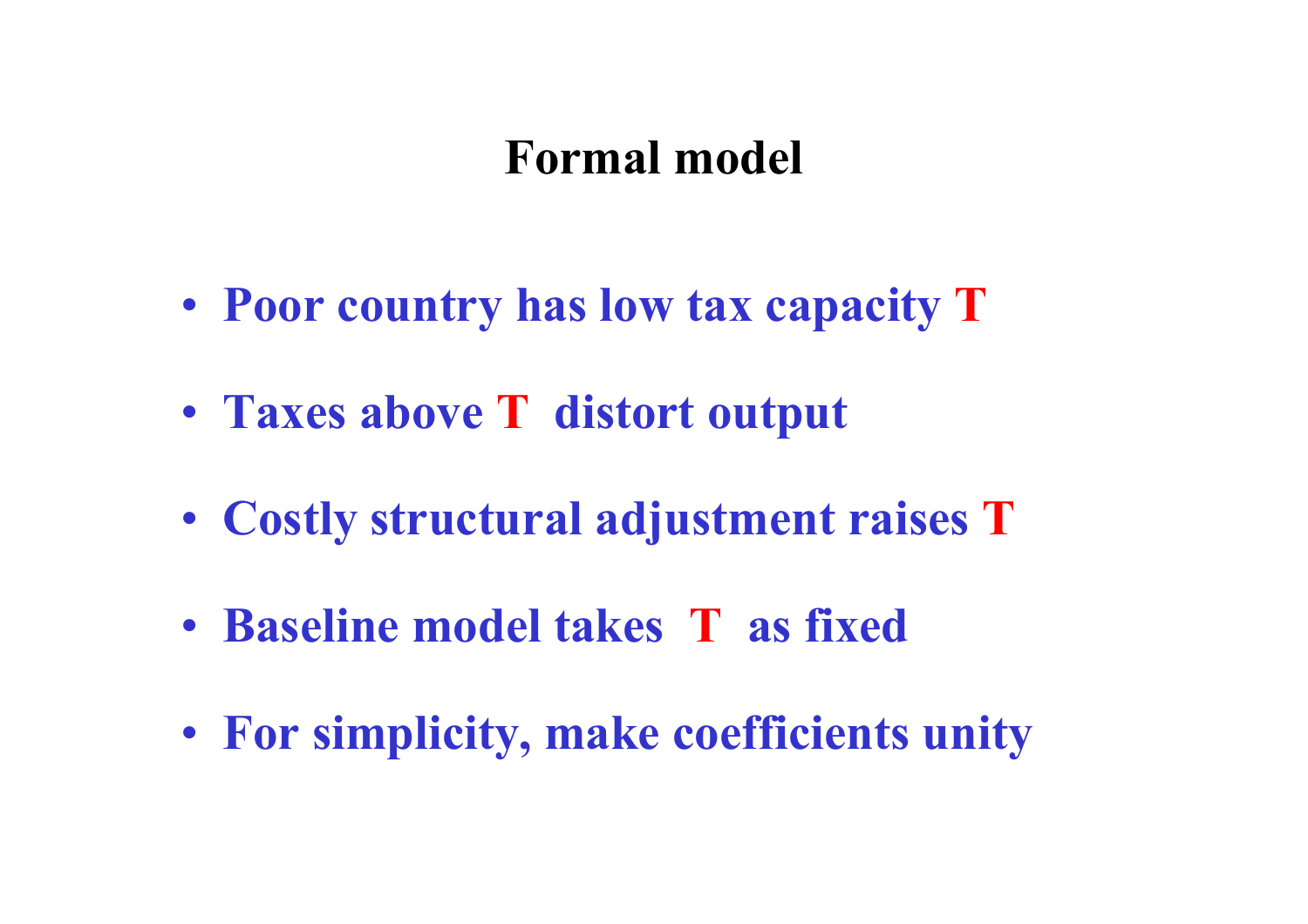|     | (1) $y = \pi^u - \tau + \epsilon$         | <b>output equation</b>  |
|-----|-------------------------------------------|-------------------------|
|     | $\tau = t^e - T$                          | tax distortion          |
| (2) | $G = t + \pi$                             | <b>budget financing</b> |
|     | (3) $L = \pi^2 + y^2 + g^2$ loss function |                         |
|     | $g = G - G^*$                             | g defined               |
|     | (4) $g = \tau - h + \pi$                  | <b>budget</b>           |
|     | (5) $h = G^* - t^+ > 0$                   | inherited structure     |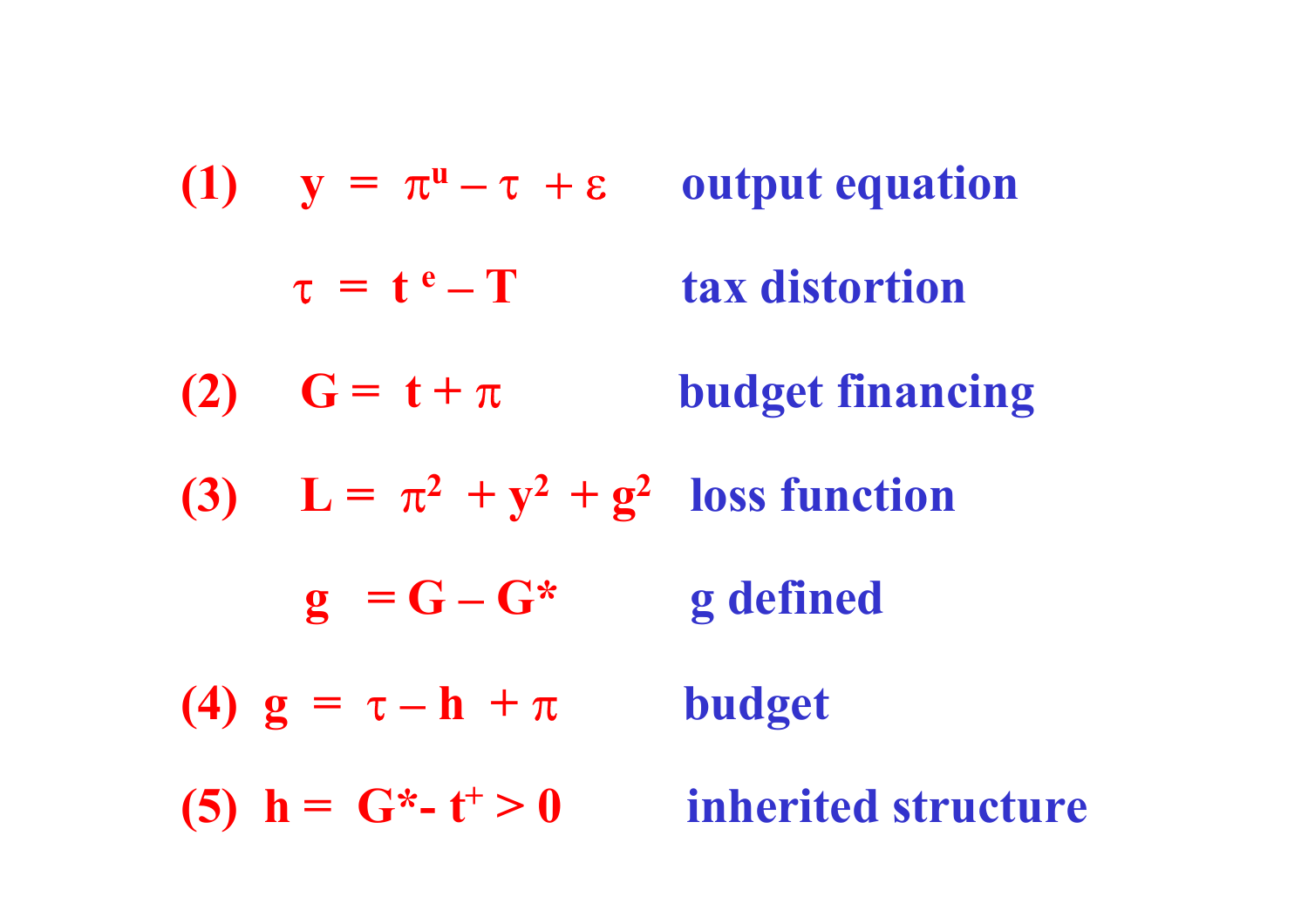- **h indexes remaining transition (h\* = 0)**
- **monetary policy more flexible than fiscal**
- **Hence timing:**

*h fixed at start of period Then private expectations formed Then fiscal policy set Then shock & observed Then monetary policy & inflation*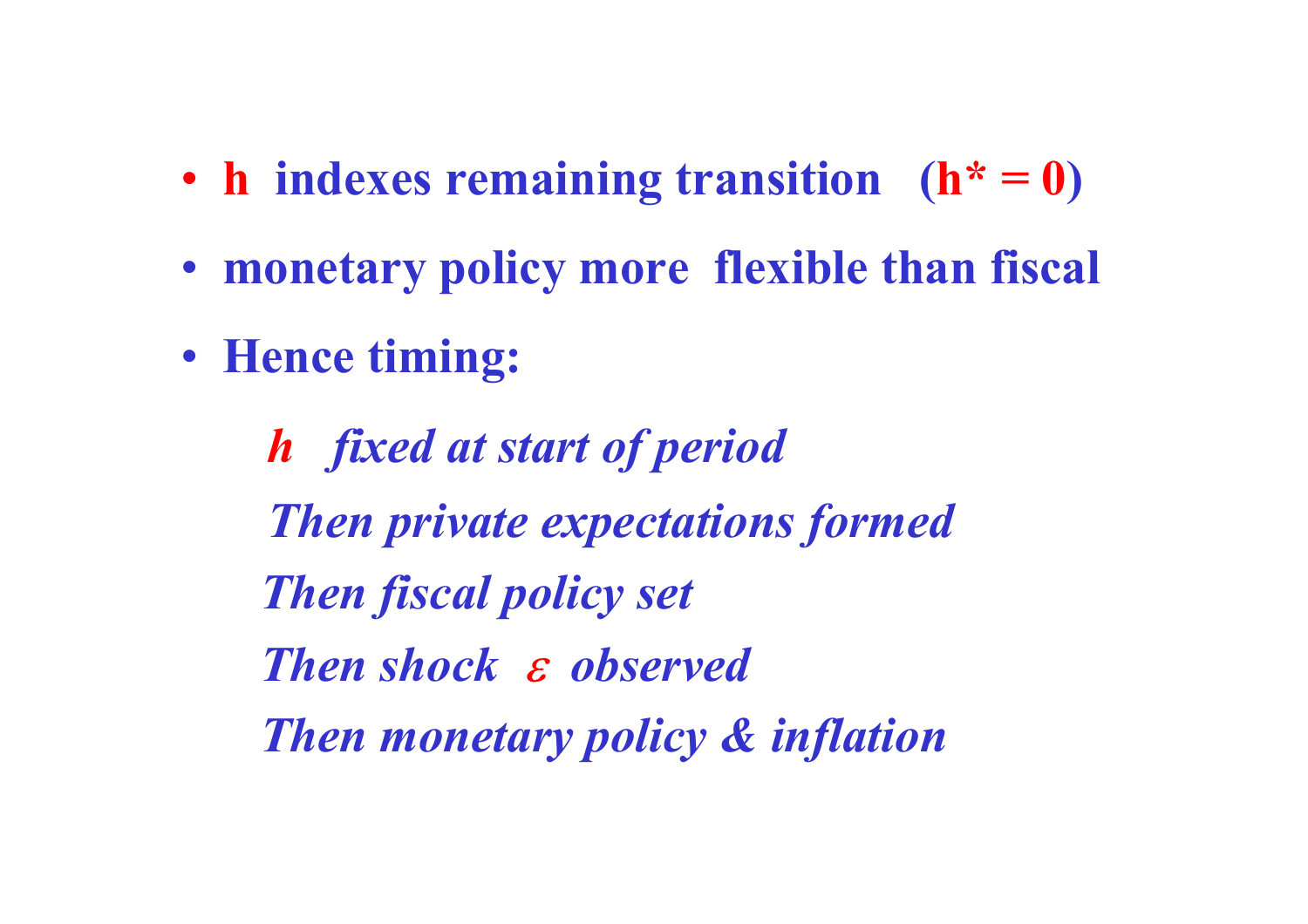#### **First best (conditional on h)**

**Expected policy: τ, π<sup>e</sup> minimise [π e**  $^{2}$ +  $\tau ^{2}$  +  $(\tau -$  **h** + $\pi$ **e**  $)^2$ **]**

• 
$$
h/3 = \pi^e = \tau
$$
 
$$
g^e = y^e = -h/3
$$

# **High inflation & low output BOTH caused by poor structural inheritance (large h )**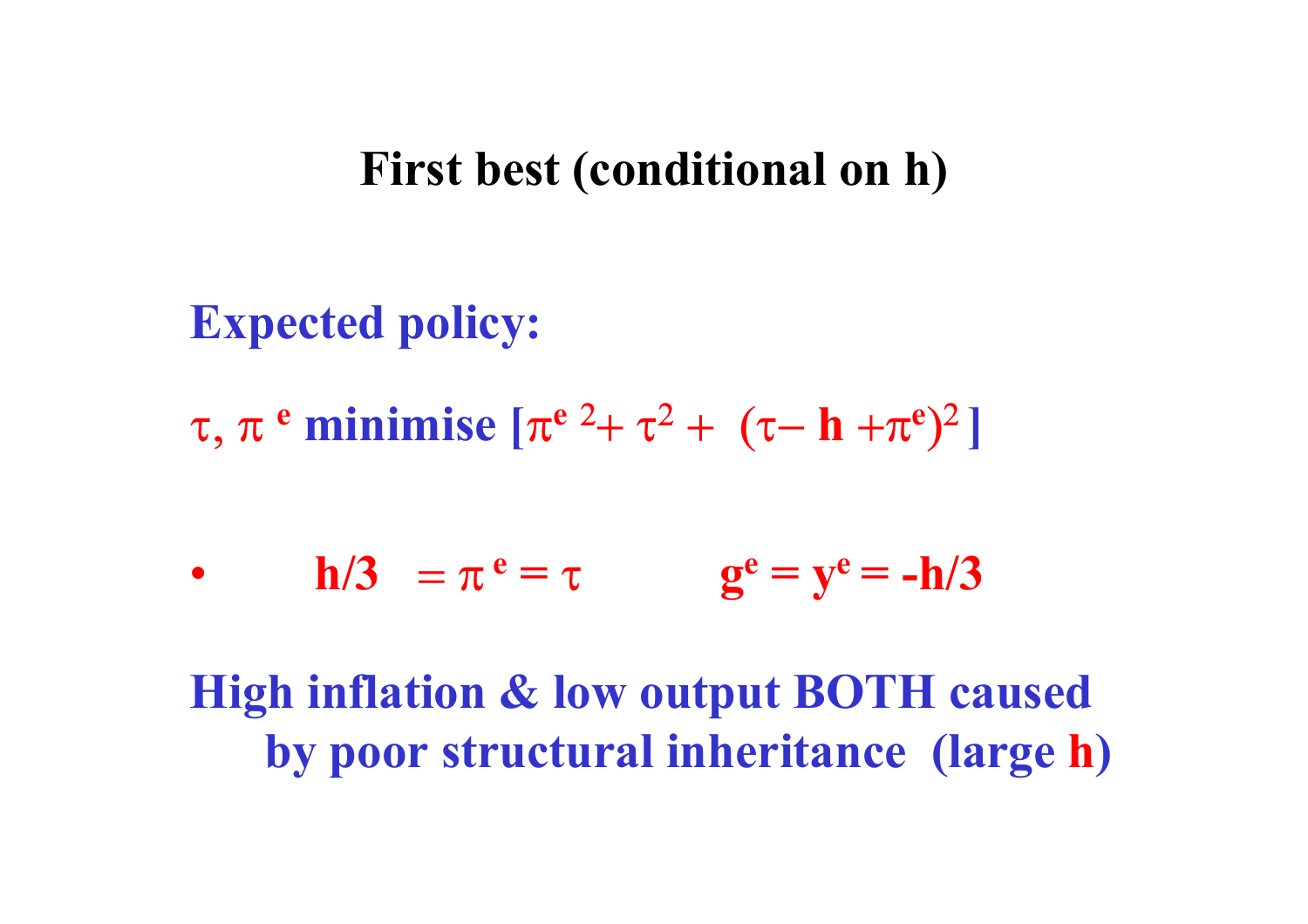#### **Accommodation of shocks:**

**Assume**   $\boldsymbol{\pi}$  $\mathbf{u} = \mathbf{A}\mathbf{\varepsilon}$  &  $\mathbf{g}^{\mathbf{u}} = \boldsymbol{\pi}$ **u A** minimises  $\sigma^2[A^2 + (1+A)^2 + A]$ **2 ]**  $\pi^u = g^u = -\varepsilon / 3$ ,  $y^u = 2\varepsilon / 3$  (6) **Optimally exploits informational advantage**

**of flexible monetary policy**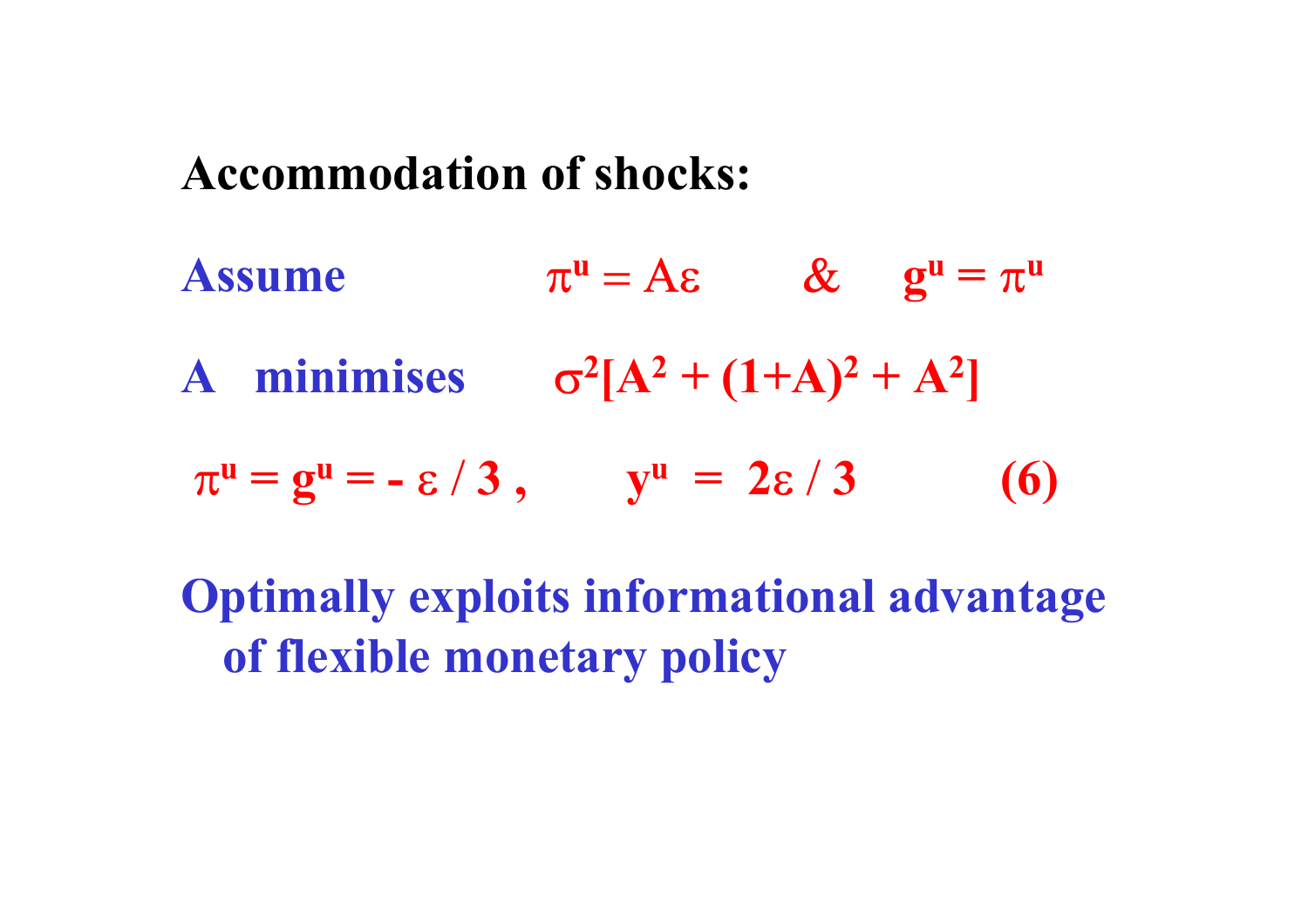### **Monetary discretion**

- **Monetary policy chooses inflation** *taking expectations as given but knowing*  $\pi^u$  *affects*  $g^u$
- • **Everyone anticipates this,**

*hence deduce*  $\pi^e(\tau, h)$ 

• **Fiscal policy then chooses**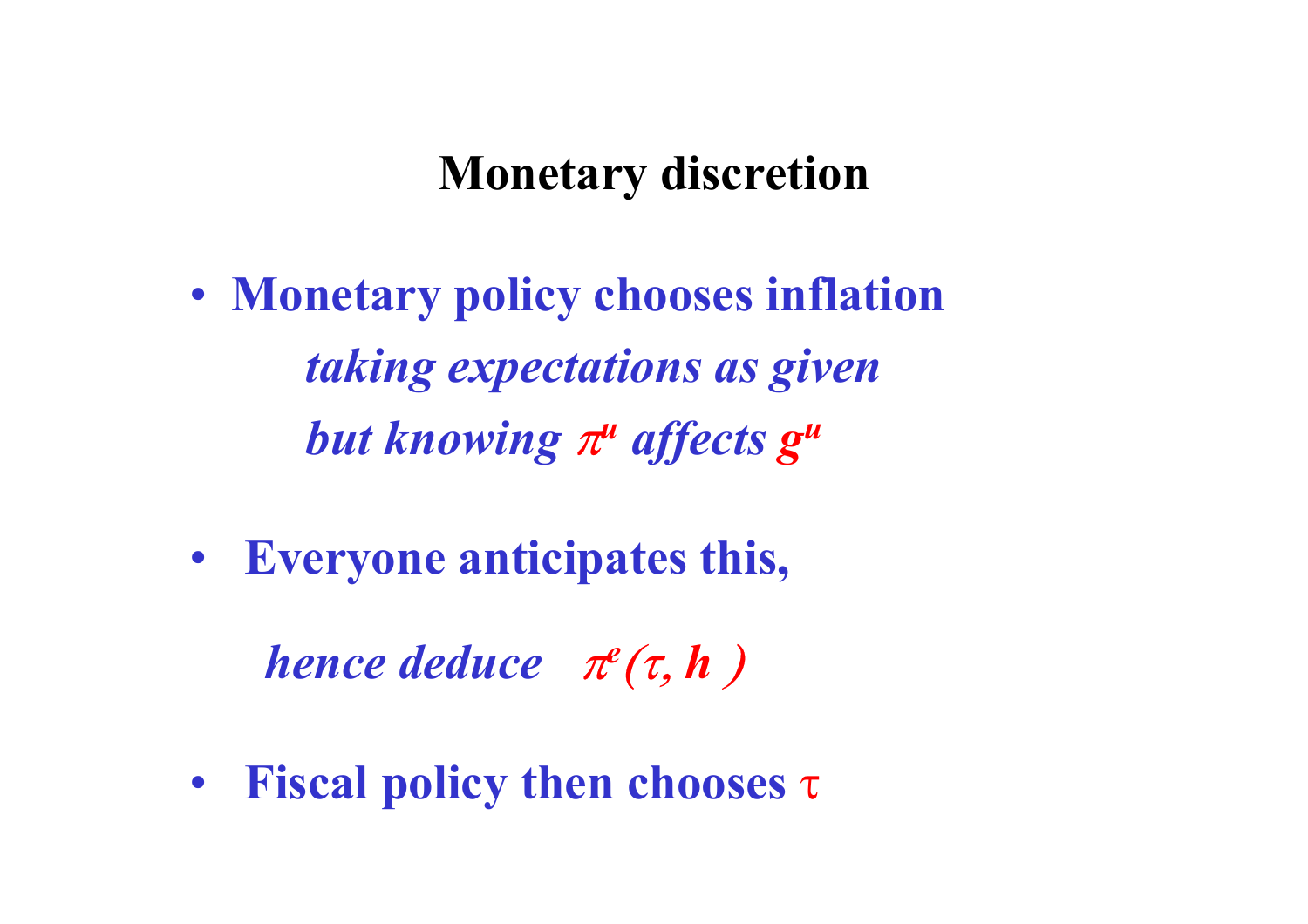**(a)**  $\pi^{\text{u}}$  rule still best: Same loss from shocks **(b) Comparing expected levels Ist best Discretion**  $\frac{\pi}{2}$  **h** / 3 **h** / 4  $\pi$ <sup>e</sup>  $h/3$   $h/2$  $y^e$  **-h** / 3 **-h** / 4  $g^e$  **-h** / 3 **-h** / 4 **L**( $\pi$ <sup>e</sup>,  $y$ <sup>e</sup>,  $g$ <sup>e</sup>) (3/9)h<sup>2</sup> (3/8) h<sup>2</sup>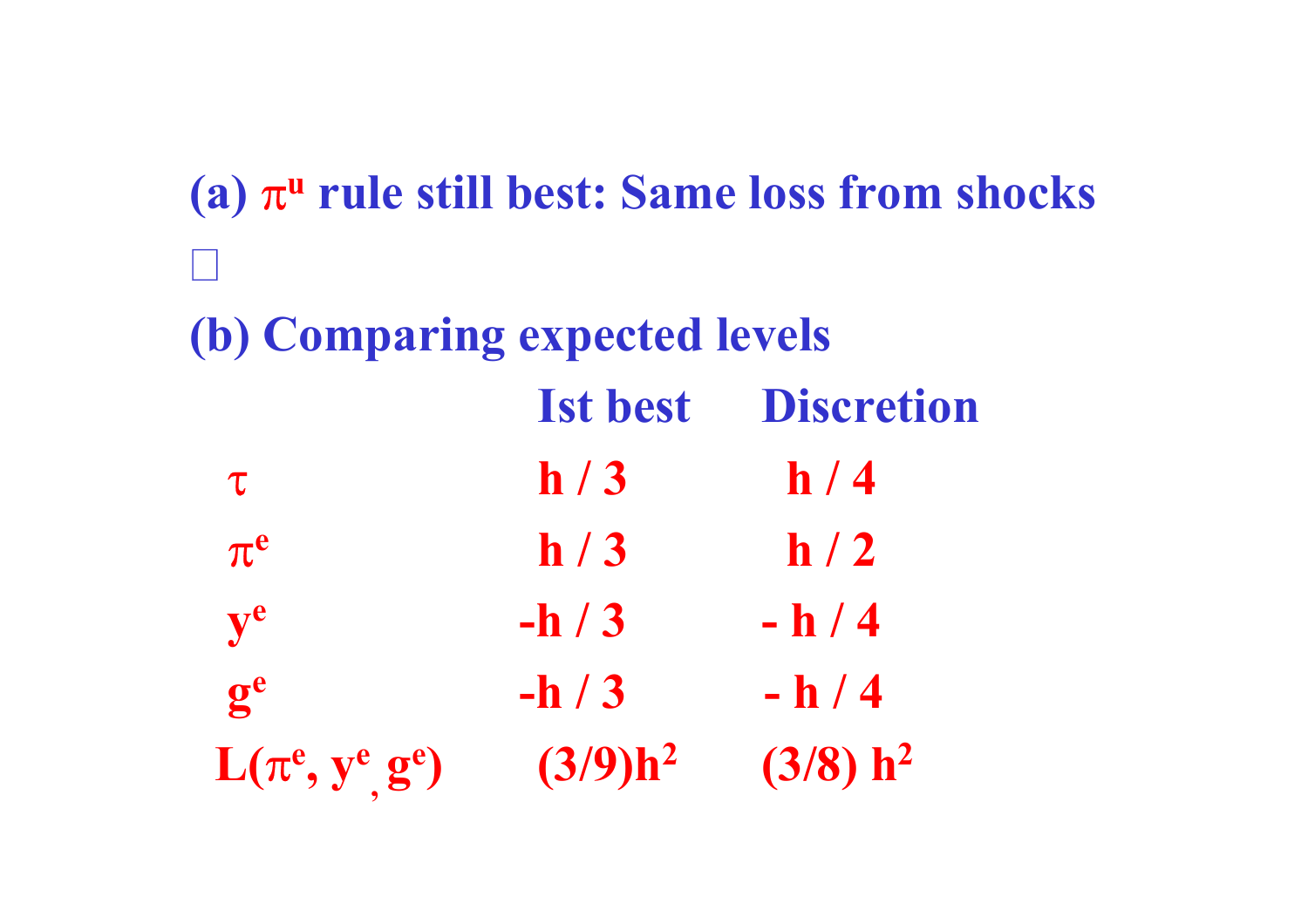# **Delegating monetary policy**

- **Rogoff: 'conservative central banker' Lower π<sup>e</sup> but too little shock accommodation**
- Svensson Delegate inflation target π\*
- **Loss functions**
- • **Central bank**
- • **Government**

 $[\pi\!-\pi\!*\,]^2$  $+$  **k**  $y^2$  $\pi^2 + y^2 + g^2$ 

**Choose fiscal policy knowing how central bank then behaves**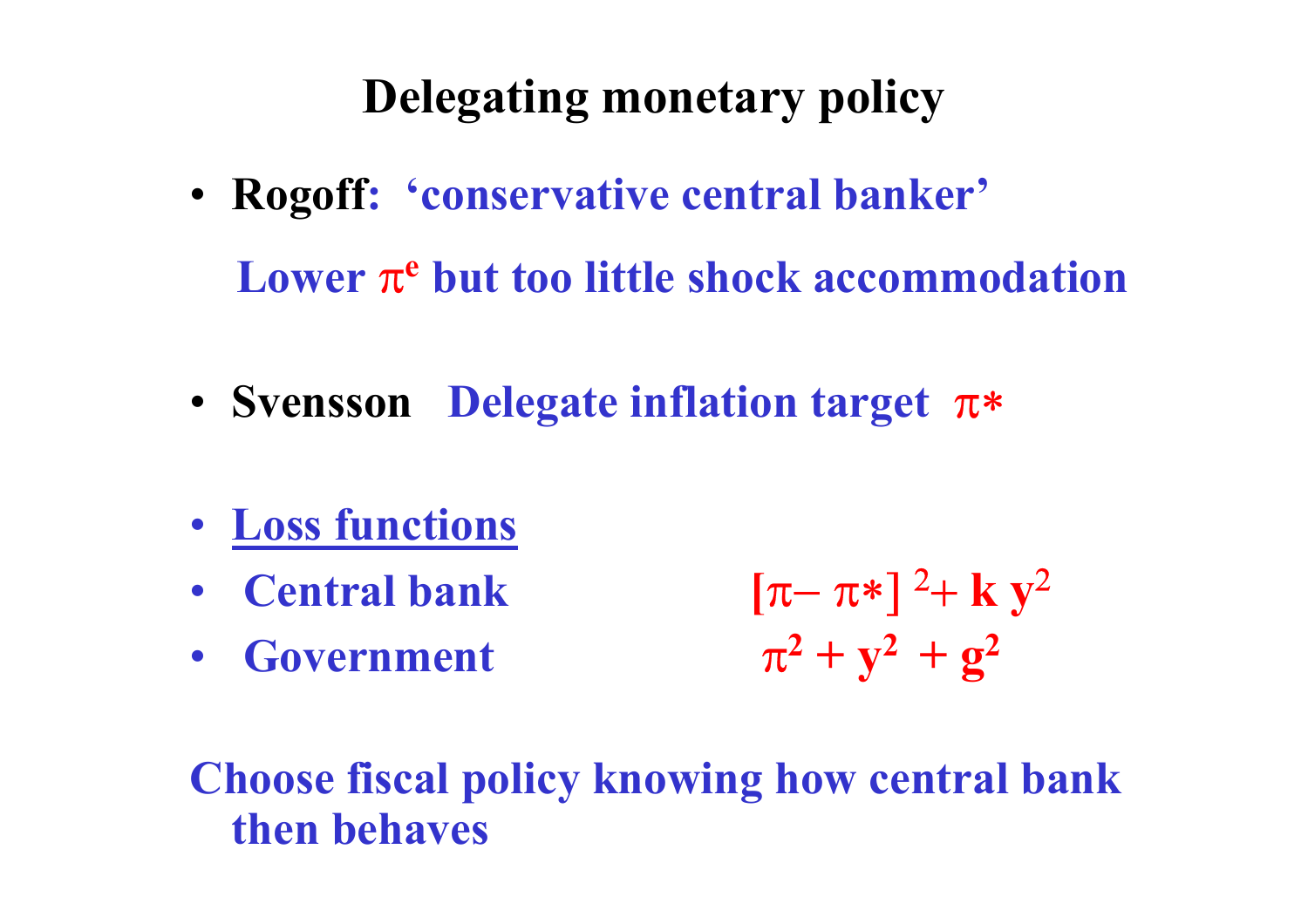# **3 key results**

• **Policy design**  $[k = 1/2, \pi* = h/6]$  **decentralises the first best**

- **T**\* offsets the inflation bias, but still need **conservative central bank , now to offset fiscal externality**
- Euroisation at  $\pi = 0$  inferior to domestic **monetary discretion in this model**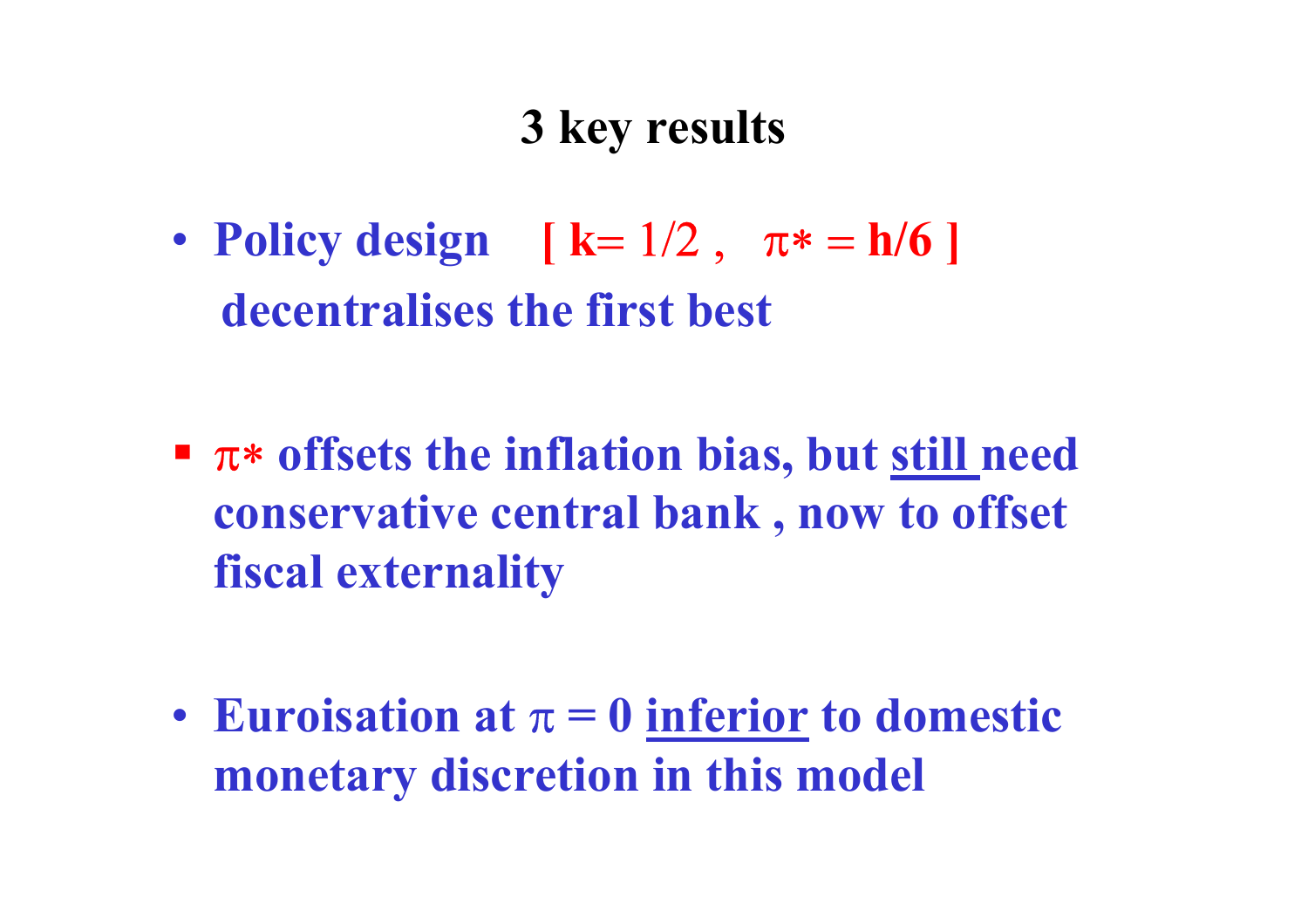# **So why join EMU ?**

- **Also affects trade, growth, and potential output (Frankel & Rose)**
- **Currency unions affect fiscal discipline**
	- *Need fiscal commitment problems*
- **Currency unions affect reform**

*Also need reform commitment problems*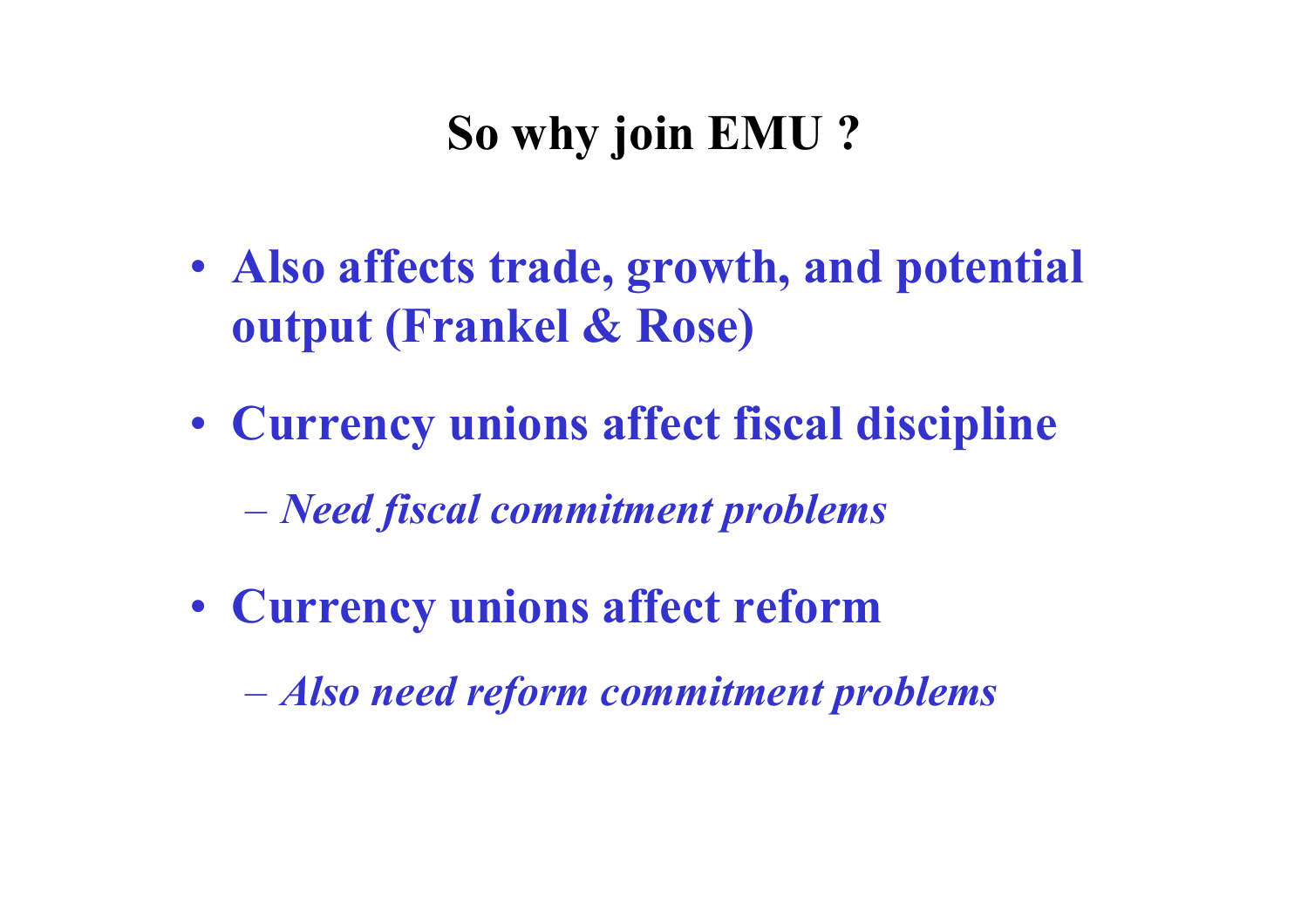## **Endogenising structural adjustment**

- **Benefit of lower h (higher tax capacity): higher y, lower**  $\pi$ **, higher <b>g**
- Assume  $V^e = L$  $e^{\theta} + (h-h_{-1})^2 +$  $\phi$   $(\mathbf{V}_{+1})^{\mathbf{e}}$
- •**Solve for optimal rate of reform**  $h = \rho h_{-1}$
- Less discounting (larger φ) makes adjustment **more rapid**
- **Costs same , benefits bigger**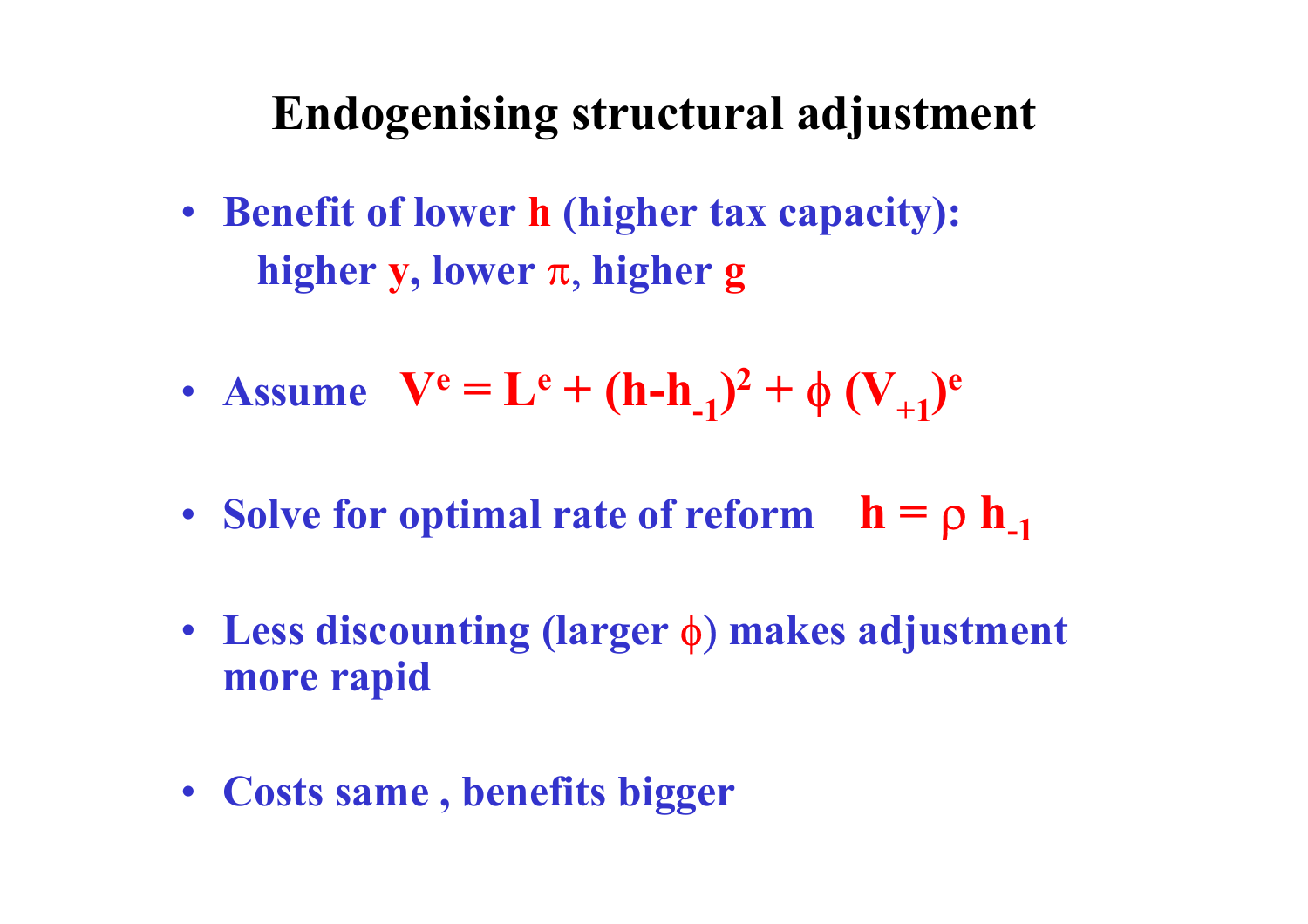## **Distortions & structural adjustment**

- **Larger distortions raise benefit of reform**
- **Hence monetary discretion speeds structural adjustment**
- **Monetary union might slow growth**
- **So far only monetary failures: now need to allow fiscal and structural too**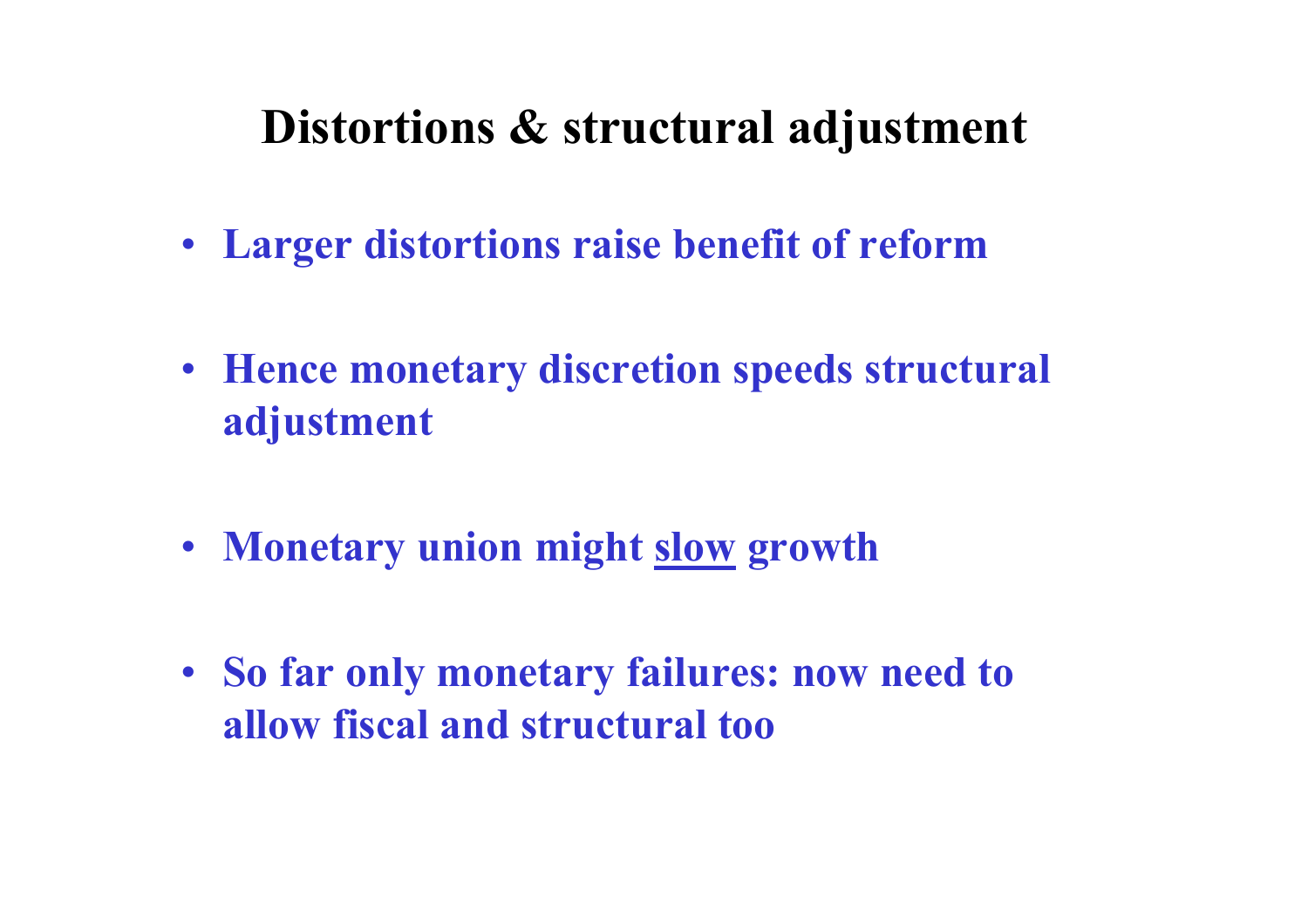# **Fiscal failures**

- **Fiscal policy chosen after private expectations but before shock and monetary response**
- output equation  $y = \pi^u \tau^e + \varepsilon$ **surprise taxes are lump sum taxes**
- Hence choose lump sum taxes to achieve  $g<sup>e</sup> = 0$
- • **Private sector anticipates this**
- • **Monetary commitment alone may make things worse – first best needs fiscal commitment too**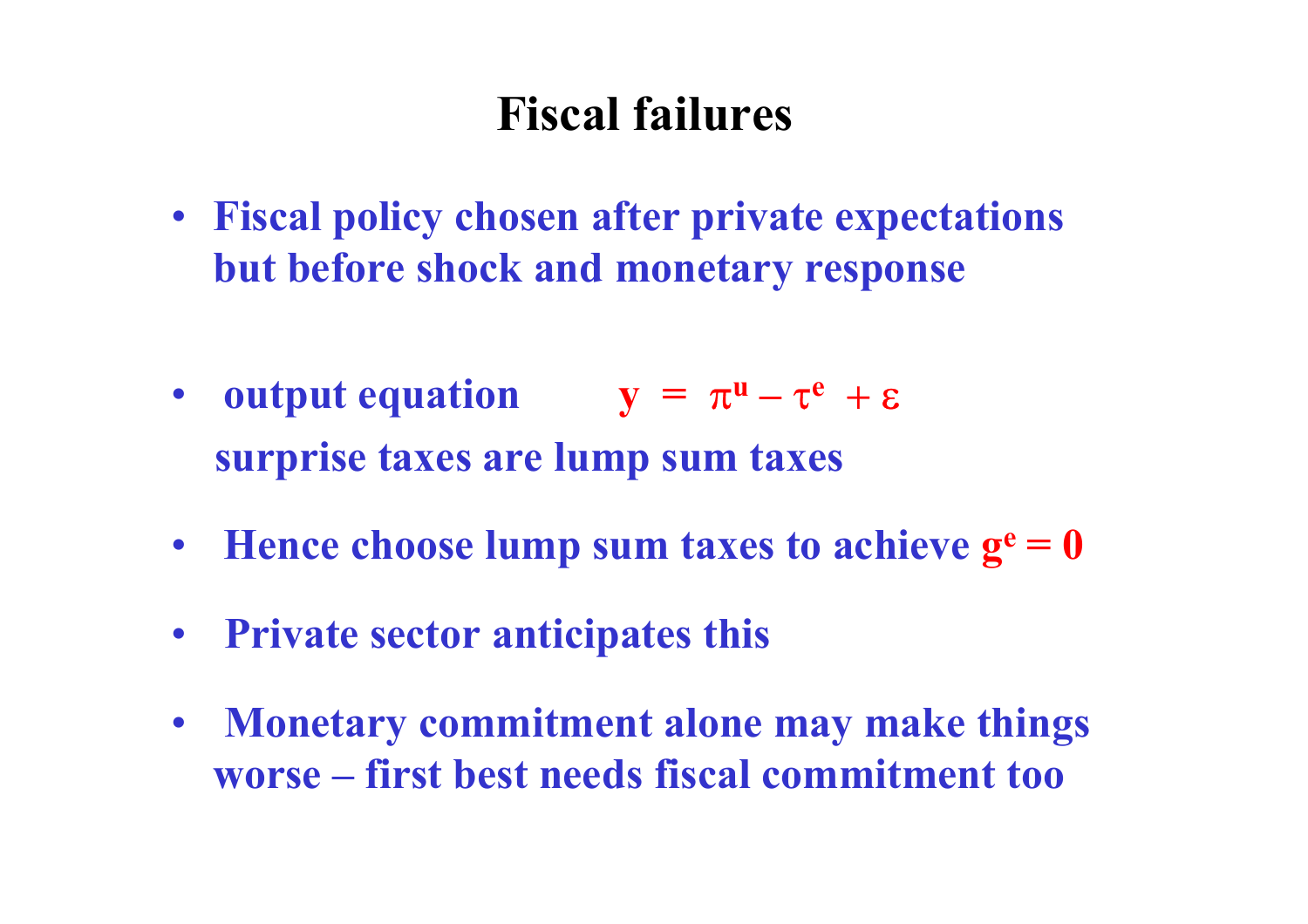# **Fiscal and reform failures**

- **Suppose ordering is reform, fiscal, monetary**
- **Suppose dollarise or join tough monetary union ( exogenous low )**
- **Now no contemporaneous benefit to reform:**  $[\pi$  fixed, and fiscal always sets  $g^e = 0$  ]
- **Surprise reform only raises future output**
- **If sufficiently myopic, growth stagnates**
- **3 commitment failures + 1 externality**